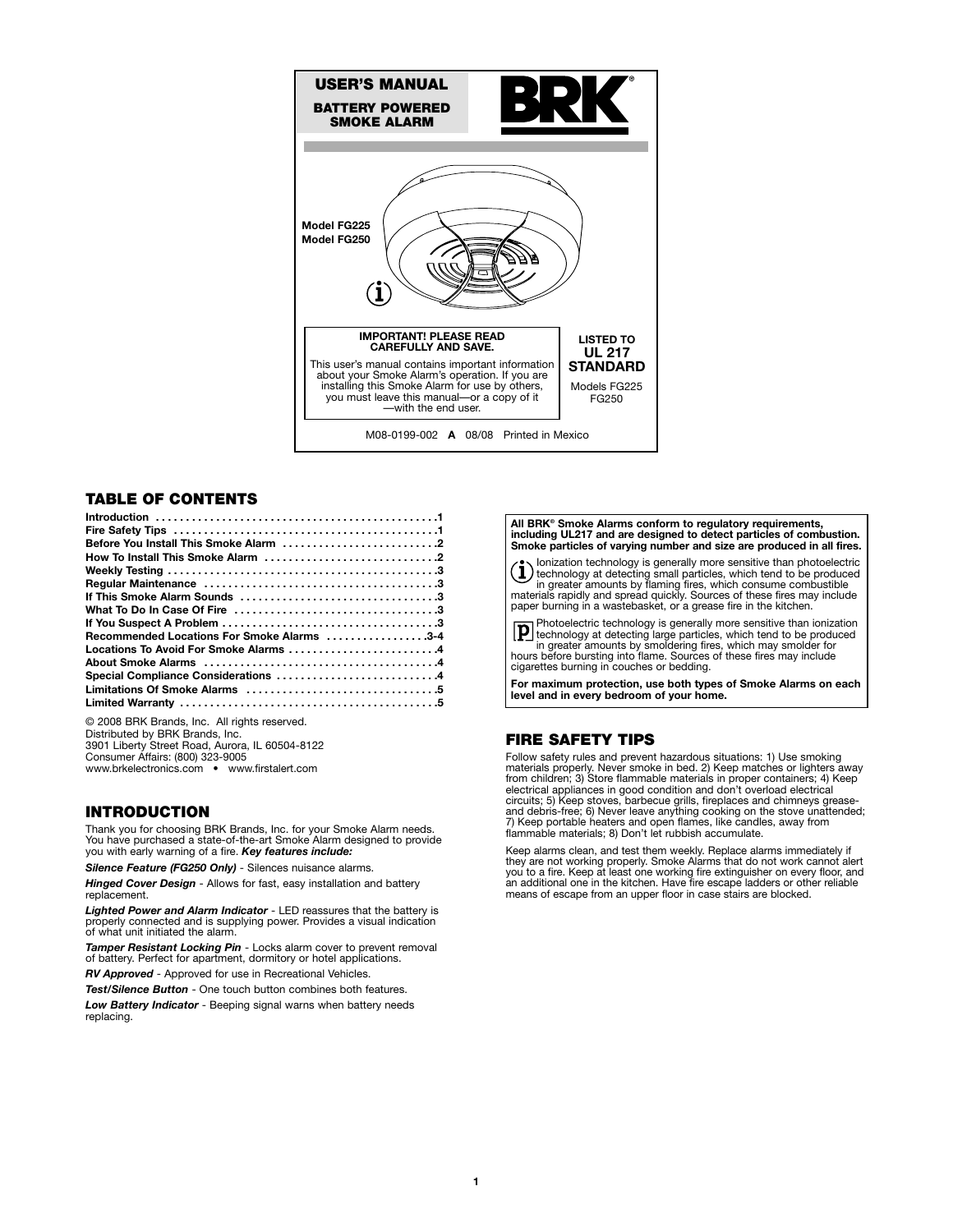## **BEFORE YOU INSTALL THIS SMOKE ALARM**

**IMPORTANT!** Read "Recommended Locations for Smoke Alarms" and "Locations to Avoid for Smoke Alarms" before beginning. This unit monitors the air, and when smoke reaches its sensing chamber, it alarms. It can give you more time to escape before fire spreads. This unit can ONLY give an early warning of developing fires if it is installed, maintained and located where smoke can reach it, and where all residents can hear it, as described in this manual. This unit will not sense gas, heat, or flame. It cannot prevent or extinguish fires.

#### **Understand The Different Type of Smoke Alarms**

Battery powered or electrical? Different Smoke Alarms provide different types of protection. See "About Smoke Alarms" for details.

#### **Know Where To Install Your Smoke Alarms**

Fire Safety Professionals recommend at least one Smoke Alarm on every level of your home, in every bedroom, and in every bedroom hallway or separate sleeping area. See "Recommended Locations For Smoke Alarms" and "Locations To Avoid For Smoke Alarms" for details.

## **Know What Smoke Alarms Can and Can't Do**

A Smoke Alarm can help alert you to fire, giving you precious time to<br>escape. It can only sound an alarm once smoke reaches the sensor.<br>See "Limitations of Smoke Alarms" for details.

## **Check Your Local Building Codes**

This Smoke Alarm is designed to be used in a typical single-family home. It alone will not meet requirements for boarding houses, apartment buildings, hotels or motels. See "Special Compliance Considerations" for details.

## **AWARNING!**

- **This unit will not alert hearing impaired residents. It is recom- mended that you install special units which use devices like flashing strobe lights to alert hearing impaired residents.**
- **• Do not connect this unit to any other alarm or auxiliary device. It is a single-station unit that cannot be linked to other devices. Connecting anything else to this unit may prevent it from working properly.**
- **• Unit will not operate without battery power. The Smoke Alarm cannot work until you install the battery in the correct position (Match "+" to "+" and "-" to "-").**
- **• This Smoke Alarm has a battery guard which prevents it from closing unless a battery is installed. This warns you the unit will not operate without a battery.**

## **CAUTION!**

- **Do not install this unit over an electrical junction box. Air currents around junction boxes can prevent smoke from reaching the sensing chambers and prevent the unit from alarming. Only AC powered units are intended for installation over junction boxes.**
- **Do not stand too close to the unit when the alarm is sounding. It is loud to wake you in an emergency. Exposure to the horn at close range may harm your hearing.**
- **• Do not paint over the unit. Paint may clog the openings to the sensing chambers and prevent the unit from operating properly.**

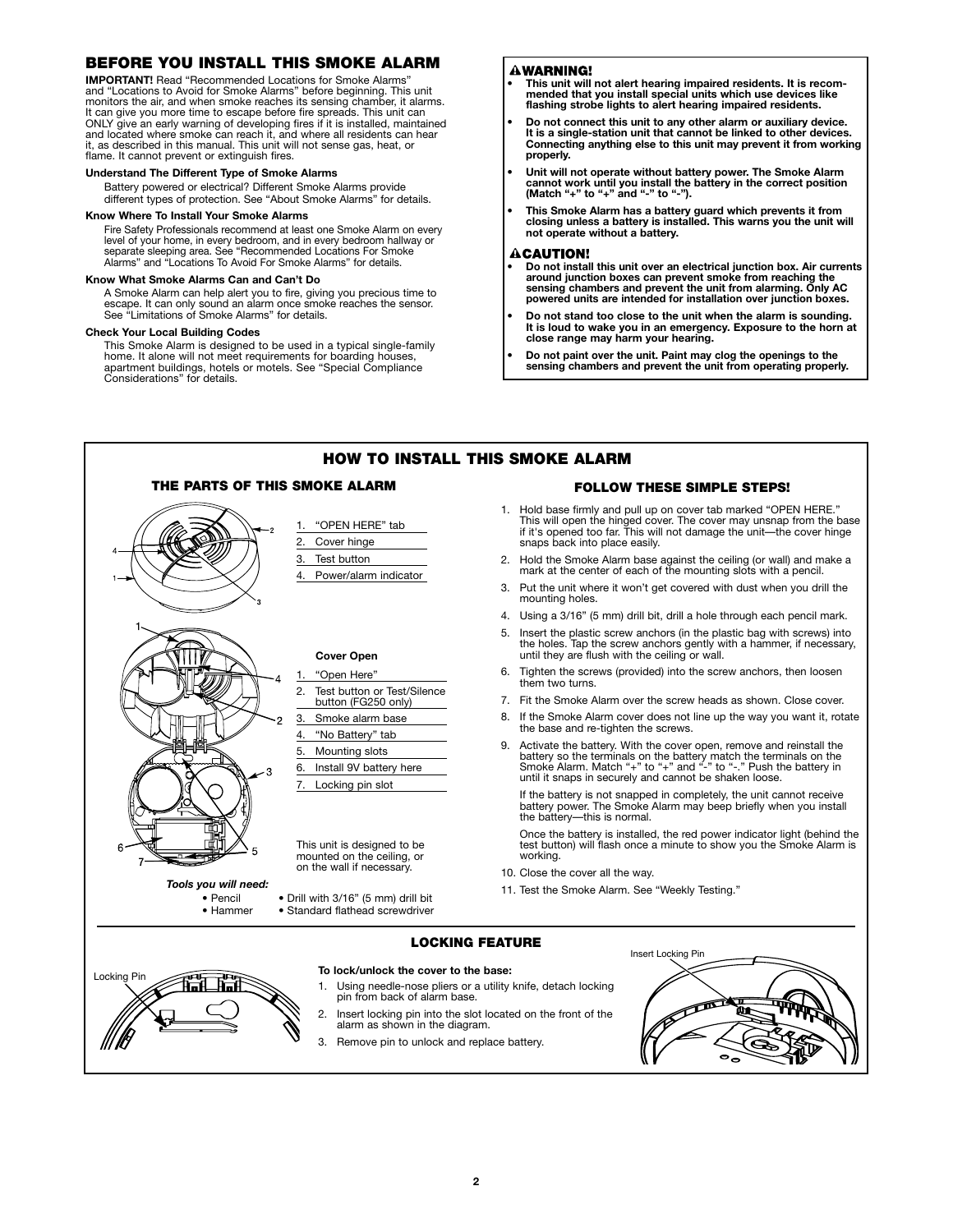## **WEEKLY TESTING**

## **AWARNING!**

- **• NEVER use an open flame of any kind to test this unit. You might accidentally damage or set fire to the unit or to your home. The built-in test switch accurately tests the unit's operation as required by Underwriters Laboratories, Inc. (UL).**
- **• If the Alarm ever fails to test properly, replace it immediately. Products under warranty may be returned to the manufacturer for replacement. See "Limited Warranty" for details.**

## **ACAUTION!**

**DO NOT stand close to the alarm when the horn is sounding. Exposure at close range may be harmful to your hearing. When testing, step away when horn starts sounding.**

**It is important to test this unit every week to make sure it is working properly.** Using the test button is the recommended way to test this Smoke Alarm. Press and hold the test button on the cover of the unit until the alarm sounds (the unit may continue to alarm for a few seconds after you release the button). If it does not alarm, make sure the unit is receiving<br>power and test it again. If it still does not alarm, replace it immediately.<br>During testing you will hear a loud, repeating horn pattern: 3 bee 3 beeps, pause; and the Red LED will flash rapidly.

## **REGULAR MAINTENANCE**

This unit has been designed to be as maintenance free as possible, but there are a few simple things you must do to keep it working properly.

## **AWARNING!**

**Use only the replacement batteries listed below. The unit may not operate properly with other batteries. Never use rechargeable batteries since they may not provide a constant charge.**

- Test it at least once a week.
- Clean the Smoke Alarm at least once a month; gently vacuum the outside of the Smoke Alarm using your household vacuum's soft brush attachment. Test the Smoke Alarm. Never use water, cleaners or solvents since they may damage the unit.
- If the Smoke Alarm becomes contaminated by excessive dirt, dust and/or grime, and cannot be cleaned to avoid unwanted alarms, replace the unit immediately.
- Relocate the unit if it sounds frequent unwanted alarms. See "Locations to Avoid for Smoke Alarms" for details.
- When the battery becomes weak, the Smoke Alarm unit will "chirp" about once a minute (the low battery warning). This low battery warning should last 7 days, but you should replace the battery immediately to continue your protection. **Note:** If locking pin is engaged see "Locking Feature" section for unlocking instructions.

**Choosing a replacement battery:** Your Smoke Alarm requires one standard 9V battery. The following batteries are acceptable as replacements: Duracell #MN1604, (Ultra)<br>#MX1604; Eveready (Energizer) #522. You may also use a Lithium battery<br>like the Ultralife U9VL-J for longer service life between battery changes. **These batteries are available at many local retail stores.**

## **IMPORTANT!**

Actual service life depends on the Smoke Alarm and the environment in which it is installed. All the batteries specified above are acceptable replacement batteries for this unit. Regardless of the manufacturer's suggested battery life, you MUST replace the battery immediately once the unit starts "chirping" (the "low battery warning").

# **IF THIS SMOKE ALARM SOUNDS**

## **RESPONDING TO AN ALARM**

**During an alarm, you will hear a loud, repeating horn pattern: 3 beeps, pause, 3 beeps, pause; and the Red LED will flash rapidly.**

#### **WARNING!**

- **• If the unit alarms and you are not testing the unit, it is warning you of a potentially dangerous situation that requires your immediate attention. NEVER ignore any alarm. Ignoring the alarm may result in injury or death.**
- **Never remove the batteries from a battery operated Smoke Alarm to stop an unwanted alarm (caused by cooking smoke, etc.). Removing batteries disables the alarm so it cannot sense smoke, and removes your protection. Instead open a window or fan the smoke away from the unit. The alarm will reset automatically.**
- **If the unit alarms get everyone out of the house immediately.**

## **WHAT TO DO IN CASE OF FIRE**

- Don't panic; stay calm. Follow your family escape plan.
- Get out of the house as quickly as possible. Don't stop to get dressed or collect anything.
- Feel doors with the back of your hand before opening them. If a door is cool, open it slowly. Don't open a hot door. Keep doors and windows closed, unless you must escape through them.
- Cover your nose and mouth with a cloth (preferably damp). Take short, shallow breaths.

*Continued...*

## *WHAT TO DO IN CASE OF FIRE, Continued*

- Meet at your planned meeting place outside your home, and do a head count to make sure everybody got out safely.
- Call the Fire Department as soon as possible from outside. Give your address, then your name.
- Never go back inside a burning building for any reason.
- Contact your Fire Department for ideas on making your home safer.

## **AWARNING!**

**Alarms have various limitations. See "Limitations of Smoke Alarms" for details.**

## **IF YOU SUSPECT A PROBLEM**

Smoke Alarms may not operate properly because of dead, missing or<br>weak batteries, a build-up of dirt, dust or grease on the Smoke Alarm<br>cover, or installation in an improper location. Clean the Smoke Alarm as<br>described in

- **If you hear a "chirp" once a minute, replace the battery.**
- **• If you experience frequent non-emergency alarms (like those**
- **caused by cooking smoke), try relocating the Smoke Alarm.**
- **If the alarm sounds when no smoke is visible, try cleaning or relocating the Smoke Alarm. The cover may be dirty. • If the alarm does not sound during testing, try installing a new**
- **battery, and make sure it is snapped in securely. Do not try fixing the alarm yourself – this will void your warranty!**

If the Smoke Alarm is still not operating properly, and it is still under warranty, please see "How to Obtain Warranty Service" below.

## **RECOMMENDED LOCATIONS FOR SMOKE ALARMS**

**Installing Smoke Alarms in Single-Family Residences**

The National Fire Protection Association (NFPA), recommends one Smoke<br>Alarm on every floor, in every sleeping area, and in every bedroom. In new<br>construction, the Smoke Alarms must be AC powered and interconnected.<br>See "Ag coverage, it is recommended that you install a Smoke Alarm in all rooms, halls, storage areas, finished attics, and basements, where temperatures normally remain between 40° F (4°C) and 100° F (38°C). Make sure no door or other obstruction could keep smoke from reaching the Smoke Alarms.

## **More specifically, install Smoke Alarms:**

- On every level of your home, including finished attics and basements. • Inside every bedroom, especially if people sleep with the door partly or completely closed.
- In the hall near every sleeping area. If your home has multiple sleeping areas, install a unit in each. If a hall is more than 40 feet long (12 meters), install a unit at each end.
- At the top of the first-to-second floor stairway, and at bottom of the basement stairway.

#### **IMPORTANT!**

Specific requirements for Smoke Alarm installation vary from state to state and from region to region. Check with your local Fire Department for current requirements in your area. **It is recommended AC or AC/DC units be interconnected for added protection.**



## **INSTALLING SMOKE ALARMS IN MOBILE HOMES & RVS**

For minimum security install one Smoke Alarm as close to each sleeping area as possible. For more security, put one unit in each room. Many older mobile homes (especially those built before 1978) have little or no insulation. If your mobile home is not well insulated, or if you are unsure of the amount of insulation, it is important to install units on inside walls only. Smoke Alarms should be installed where temperatures normally<br>remain between 40˚ F (4˚ C) and 100˚ F (38˚ C). **WARNING: Test units**<br>**used in RVs after the vehicle has been in storage, before every trip, and once a week while in use. Failure to test units used in RVs as described may remove your protection.**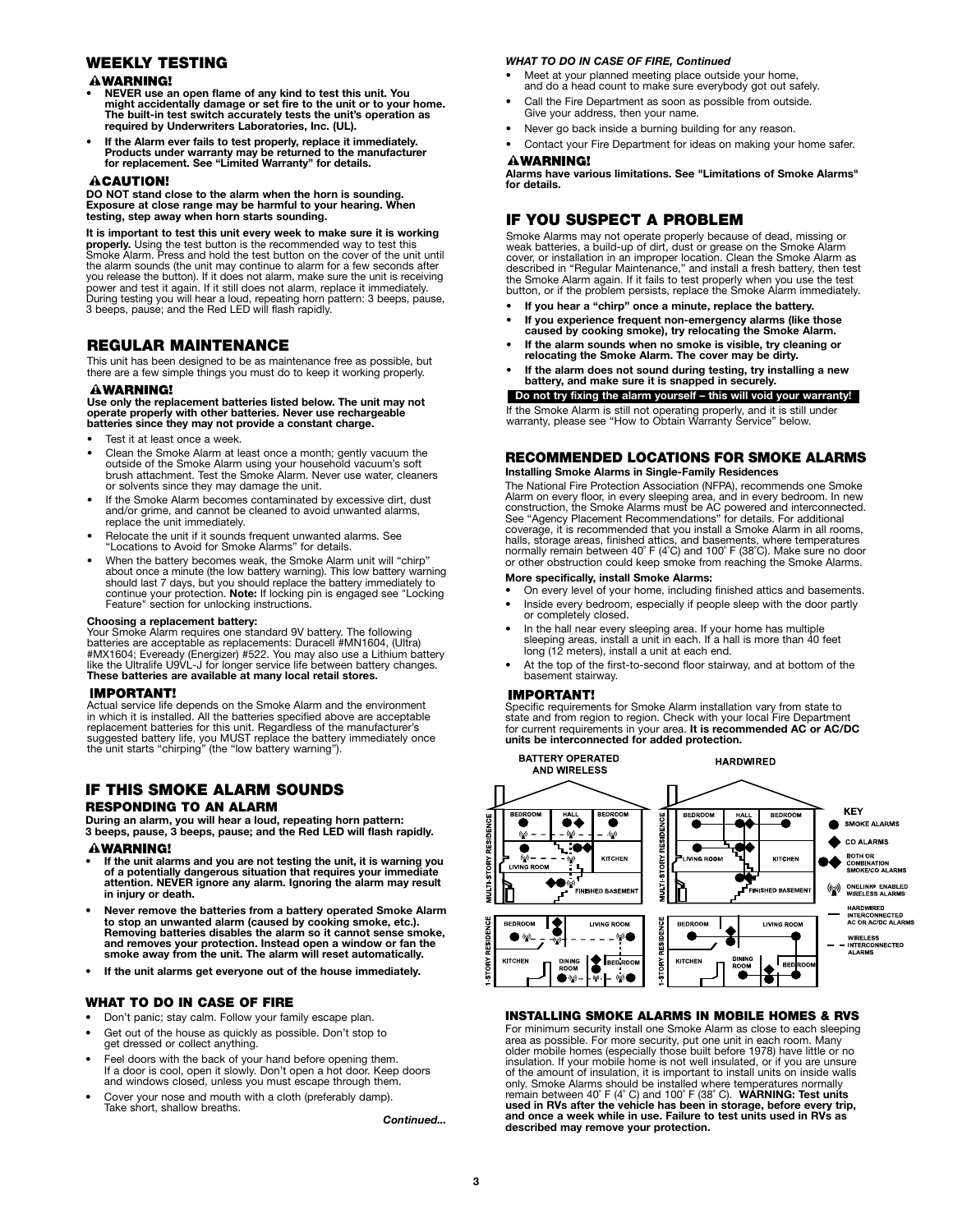## **AGENCY PLACEMENT RECOMMENDATIONS**

## **NFPA 72 (National Fire Code) Chapter 11**

"For your information, the National Fire Protection Association's Standard 72, reads as follows:

### **"11.5.1 One- and Two-Family Dwelling Units."**

"**11.5.1.1 Smoke Detection.** Where required by applicable laws, codes, or<br>standards for the specified occupancy, approved single- and multiple-station<br>Smoke Alarms shall be installed as follows: (1) In all sleeping rooms.<br> one- and two-family dwelling units. (2) Outside of each separate sleeping area, in immediate vicinity of the sleeping rooms. (3) On each level of the dwelling unit, including basements Exception: In existing one- and two family dwelling units, approved Smoke Alarms powered by batteries are permitted."

"**A.11.8.3 Are More Smoke Alarms Desirable?** The required number of Smoke<br>Alarms might not provide reliable early warning protection for those areas<br>separated by a door from the areas protected by the required Smoke Alarms additional Smoke Alarms for those areas for increased protection. The additional areas include the basement, bedrooms, dining room, furnace room, utility room, and hallways not protected by the required Smoke Alarms. The installation of Smoke Alarms in kitchens, attics (finished or unfinished), or garages is not normally recommended, as these locations occasionally experience conditions that can result in improper operation."

#### **California State Fire Marshal (CSFM)**

Early warning detection is best achieved by the installation of fire detection equipment in all rooms and areas of the household as follows: A Smoke Alarm<br>installed in each separate sleeping area (in the vicinity, but outside bedrooms),<br>and Heat or Smoke Alarms in the living rooms, dining rooms, bedr kitchens, hallways, finished attics, furnace rooms, closets, utility and storage rooms, basements, and attached garages.

## **LOCATIONS TO AVOID FOR SMOKE ALARMS**

**For best performance, it is recommended you AVOID installing Smoke Alarms in these areas:**

- Where combustion particles are produced. Combustion particles form when something burns. Areas to avoid include poorly ventilated kitchens, garages, and furnace rooms. Keep units at least 20 feet (6 meters) from the sources of combustion particles (stove, furnace, water heater, space heater) if possible. In areas where a 20-foot (6 m) distance is not possible – in modular, mobile, or smaller homes, for example – it is recommended the Smoke Alarm be placed as far from these fuel-burning sources as possible. The placement recommendations are intended to keep these Alarms at a reasonable distance from a fuel-burning source, and thus reduce "unwanted" alarms. Unwanted alarms can occur if a Smoke Alarm is placed directly next to a fuel-burning source. Ventilate these areas as much as possible.
- In air streams near kitchens. Air currents can draw cooking smoke into the sensing chamber of a Smoke Alarm near the kitchen.
- In very damp, humid or steamy areas, or directly near bathrooms with showers. Keep units at least 10 feet (3 meters) away from showers, saunas, dishwashers, etc.
- Where the temperatures are regularly below 40˚ F (4˚ C) or above 100˚ F (38˚ C), including unheated buildings, outdoor rooms, porches, or unfinished attics or basements.
- In very dusty, dirty, or greasy areas. Do not install a Smoke Alarm directly over the stove or range. Keep laundry room Smoke Alarms free of dust or lint.
- Near fresh air vents, ceiling fans, or in very drafty areas. Drafts can blow smoke away from the unit, preventing it from reaching the sensing chamber.
- In insect infested areas. Insects can clog openings to the sensing chamber and cause unwanted alarms.
- Less than 12 inches (305mm) away from fluorescent lights. Electrical "noise" can interfere with the sensor.
- In "dead air" spaces. "Dead air" spaces may prevent smoke from reaching the Smoke Alarm.

#### **Avoiding Dead Air Spaces**

"Dead air" spaces may prevent smoke from reaching the Smoke Alarm. To avoid dead air spaces, follow the installation recommendations below.

**On ceilings,** install Smoke Alarms as close to the center of the ceiling as possible. If this is not possible, install the Smoke Alarm at least 4 inches possible. If this is not possible, in<br>(102 mm) from the wall or corner.

**For wall mounting** (if allowed by building codes), the top edge of Smoke<br>Alarms should be placed between 4 inches (102 mm) and 12 inches (305 mm)<br>from the wall/ceiling line, below typical "dead air" spaces.

**On a peaked, gabled, or cathedral ceiling,** install the first Smoke Alarm within 3 feet (0.9 meters) of the peak of the ceiling, measured horizontally. Additional<br>Smoke Alarms may be required depending on the length, angle, etc. of the<br>ceiling's slope. Refer to NFPA 72 for details on requirements for s peaked ceilings.

## **ABOUT SMOKE ALARMS**

**Battery (DC) operated Smoke Alarms:** Provide protection even when electricity<br>fails, provided the batteries are fresh and correctly installed. Units are easy to<br>install, and do not require professional installation. Howev interconnected functionality.

**AC powered Smoke Alarms:** Can be interconnected so if one unit senses<br>smoke, all units alarm. They do not operate if electricity fails.<br>**AC with battery (DC) back-up:** will operate if electricity fails, provided the<br>batte by a qualified electrician.

**Wireless Interconnected Alarms:** Offer the same interconnected functionality as with hardwired alarms, without wires. Units are easy to install and do not require professional installation. They provide protection even when electricity fails, provided the batteries are fresh and correctly installed.

**Smoke Alarms for Solar or Wind Energy users and battery backup power** systems: AC powered Smoke Alarms should only be operated with true or pure<br>sine wave inverters. Operating this Smoke Alarm with most battery-powered<br>UPS (uninterruptible power supply) products or square wave or "quasi sine

**Smoke Alarms for the hearing impaired:** Special purpose Smoke Alarms<br>should be installed for the hearing impaired. They include a visual alarm and<br>an audible alarm horn, and meet the requirements of the Americans With Disabilities Act. Can be interconnected so if one unit senses smoke, all units alarm.

**Smoke alarms are not to be used with detector guards** unless the combination has been evaluated and found suitable for that purpose.

All these Smoke Alarms are designed to provide early warning of fires if located,<br>installed and cared for as described in the user's manual, and if smoke reaches<br>them. If you are unsure which type of Smoke Alarm to install Alarm Code) and NFPA 101 (Life Safety Code). National Fire Protection Association, One Batterymarch Park, Quincy, MA 02269-9101. Local building codes may also require specific units in new construction or in different areas of the home.

## **SPECIAL COMPLIANCE CONSIDERATIONS AWARNING!**

This Smoke Alarm alone is not a suitable substitute for complete fire detection systems in places housing many people—like apartment buildings, condominiums, hotels, motels, dormitories, hospitals, long-term health care facilities, nursing homes, day care facilities, or group homes of any kind—even if they were once single-family homes. It is not a suitable substitute for complete fire detection systems in warehouses, industrial facilities, commercial buildings, and special-purpose non-residential buildings which require special fire detection and alarm systems. Depending on the building codes in your area, this Smoke Alarm may be used to provide additional protection in these facilities.

#### **The following information applies to all four building types below:**

In new construction, most building codes require the use of AC or AC/DC powered Smoke Alarms only. In existing construction, AC, AC/DC, or DC powered Smoke Alarms can be used as specified by local building codes. Refer to NFPA 72 (National Fire Alarm Code) and NFPA 101 (Life Safety Code), local building codes, or consult your Fire Department for detailed fire protection requirements in buildings not defined as "households."

## **1. Single-Family Residence:**

Single family home, townhouse. It is recommended Smoke Alarms be installed on every level of the home, in every bedroom, and in each bedroom hallway.

**2. Multi-Family or Mixed Occupant Residence:**  Apartment building, condominium. This Smoke Alarm is suitable for use in individual apartments or condos, provided a primary fire detection system already exists to meet fire detection requirements in common areas like lobbies, hallways, or porches. Using this Smoke Alarm in common areas may not provide sufficient warning to all residents or meet local fire protection ordinances/regulations.

#### **3. Institutions:**

Hospitals, day care facilities, long-term health care facilities. This Smoke Alarm is suitable for use in individual patient sleeping/resident rooms, provided a primary fire detection system already exists to meet fire<br>detection requirements in common areas like lobbies, hallways, or porches.<br>Using this Smoke Alarm in common areas may not provide sufficient warning to all residents or meet local fire protection ordinances/regulations.

#### **4. Hotels and Motels:**

Also boarding houses and dormitories. This Smoke Alarm is suitable for use inside individual sleeping/resident rooms, provided a primary fire<br>detection system already exists to meet fire detection requirements in<br>common areas like lobbies, hallways, or porches. Using this Smoke Alarm in common areas may not provide sufficient warning to all residents or meet local fire protection ordinances/regulations.